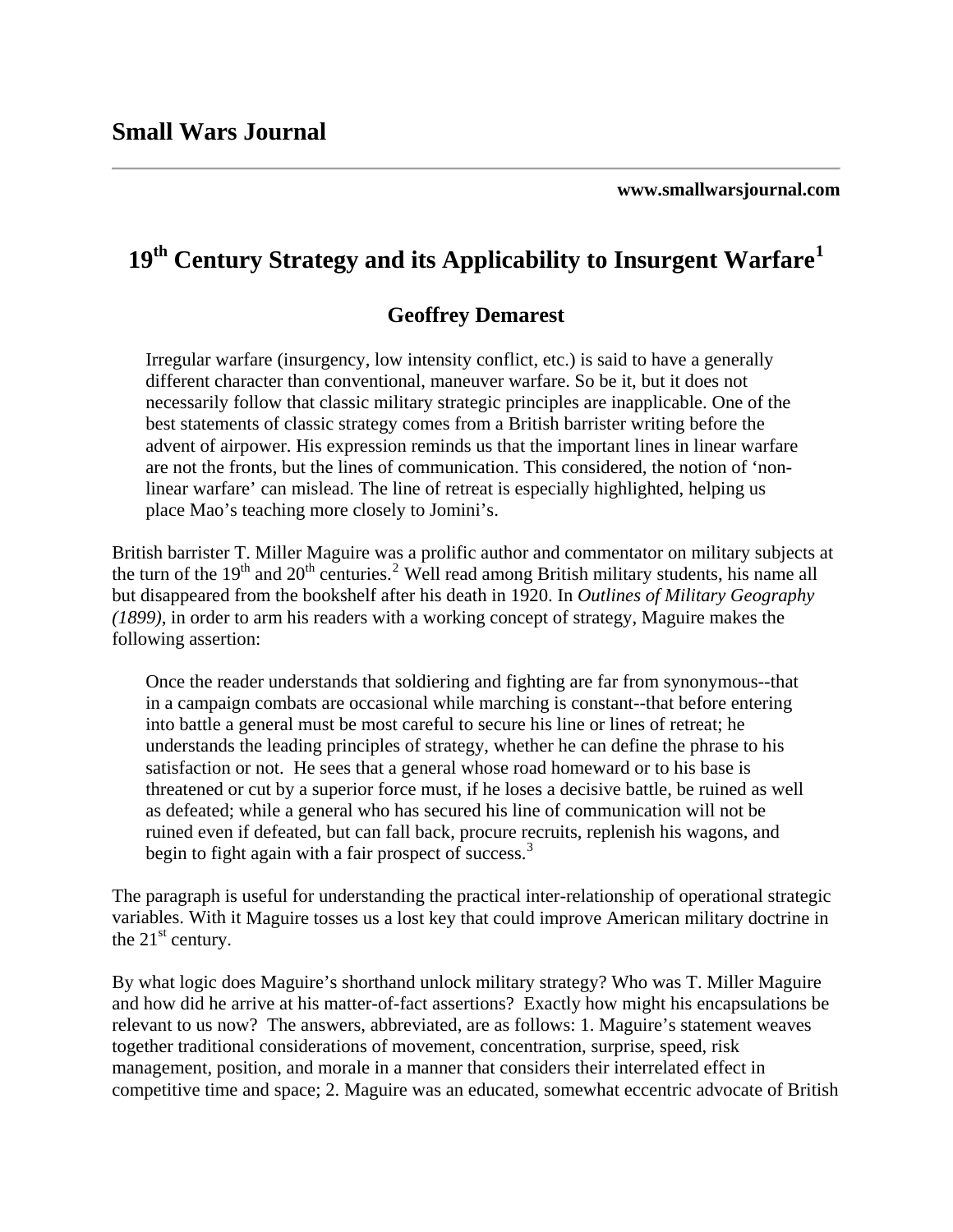military power who compiled and competently synthesized the lessons of other strategists and past wars. His syntheses are the product of avocation, study, legalistic logic and economy; 3 . If we use Maguire's syn theses to cross-examine current American doctrine, the latter appears relatively inefficient.

the imperative of secure lines of retreat is as relevant in 2009 as it was in 1809, and as obvious to (asymmetry) was the normal engine of strategy. A general facing a stronger force has to craft his to risk violating a principle; and even sloppy disobedience doesn't always mean disaster. After all, the enemy might be just as clumsy as we are. Maguire's syntheses observe that physically weaker contenders must be most careful to secure their movement from places of tactical events back to places of sanctuary. That insight regarding Mao as it was to Marlborough. To Maguire and his contemporaries, disproportionate strength attacks carefully and assure that, whatever their result, he will fight again. This was, then, the central principle of competent generalship. It was understood that the great captains know when

#### By what logic does Maguire's shorthand unlock military strategy?

Maguire's synthesis of the operational problem, with its assertion about the line of withdrawal, is create perspective from only one side of a competitive ledger, or presuppose moral advantage. Another of his formulations reads as follows: an expression of military math. It doesn't artificially advocate or diminish any one variable,

lines of operations that, on the one hand, if he wins the battle he will not only defeat the action, his line of retreat, and his supplies; and, on the other hand, if the battle be lost, he will have secured for himself a safe line of retreat, and an opportunity of recuperating his strength.<sup>4</sup> The object of the strategist in drawing up his plan is so to arrange his marches and his enemy on the field but place him in a situation of much perplexity as to his future

shares with many military theorists a belief that the battle is no less than the event around which barrister-turned-strategist was the decision state of the judges (in the case of strategy, generals). There is no space for doubt in this thinking about the importance of battle.<sup>[5](#page-9-0)</sup> In this Maguire strategic contemplation is built.<sup>[6](#page-9-0)</sup> In Maguire's writing, however, battles are not inevitable; the analysis focuses on the outlooks of opposing generals regarding their prospects of success in relation to potential battle. The theory is not just about geometry or geography, distance and time, firepower or tactical expertise--even while these things are critical environmental elements. Maguire the teacher, in love with History and Geography, a voracious reader, and arm-chair general, was first a lawyer.<sup>[7](#page-9-0)</sup> His thought process was about argument and argumentation. The argument calculated and organized knowledge of the myriad factors affecting military success. These factors (mass, surprise, economy of force, etc.) were just raw concepts until placed within a relational logic. Only then did the considerations fulfill their status as principles of war, with their relative weight determined by circumstances. The argumentation part was about what the calculus of factors did inside the minds of contending generals. The ultimate question for this Geography and history are about actual places and events; Maguire's formulas are not metaphysical. They are about time, placement, strength and speed, but ultimately Maguire's observation is about decisions, not numbers. In current strategic parlance, the principles are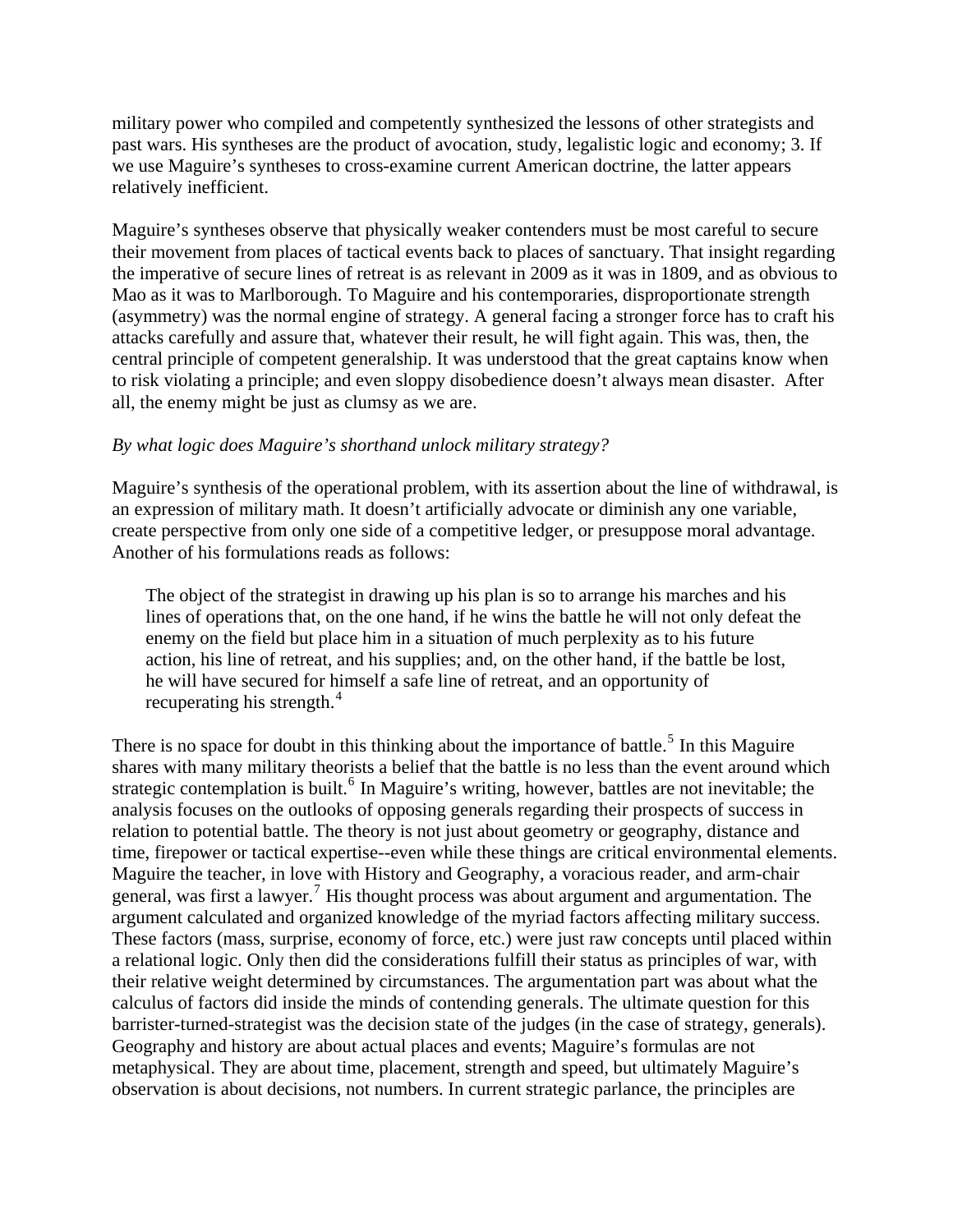typically stated as 'objective, offensive, mass, economy of force, maneuver, unity of command, security, surprise, and simplicity.'<sup>[8](#page-9-0)</sup> However, these qualities are not woven together in any expressed relational logic. They are variables proffered to the wise, but a reader must infer a sense of their interdependent consequence.

and cited von Clausewitz for support.<sup>[9](#page-9-0)</sup> Maguire presented Ulm and Austerlitz together as a single . on to win the historic battle at Austerlitz. One might say that battle was central to the campaign Mack's surrender, there had been a great battle at Ulm, even a resounding French victory might Conversely, and significantly, Austerlitz offers us the consequence of a relatively secured line of withdrawal. Although Napoleon achieves a tremendous tactical victory there, his enemy successfully retreats, ultimately to defeat him. Maguire groused in a 1912 pamphlet that Napoleon's Ulm-Austerlitz campaign of 1805 should have filled more attention space than did the battle of Borodino in terms of its military lessons, lesson.<sup>[10](#page-10-0)</sup> Austrian General Mack, Napoleon's opponent at Ulm, could see no possibility of victory in battle. His army was trapped physically and, more importantly, Napoleon had trapped Mack psychologically. Mack surrendered his army almost without a fight. Napoleon then went One could also assert that calculated avoidance of battle was a central feature, or that flanking and indirect attack was key, or that celerity, deception, and resolve were…or…etc. If, instead of have left Napoleon with a less promising set of options for advance. In such an alternative history, time and distance might have favored the concentration of the remaining Austro-Hungarian/Russian armies, and Austerlitz might have ended differently.<sup>[11](#page-10-0)</sup> For Maguire, Ulm underlined the consequences of an unsecured line of withdrawal from an unwanted battle.

For Maguire, the pivot point of strategic design is the *potential* fact of decisive battle. A threat any list of 'principles' remains a dull mnemonic device. Ultimately, operational strategy is about some fatal disobedience to the same principle. Strategy is about geographic mechanics combined with the psychology of competition: how one might create, change or falsify the physical environment so as to change human resolve, enforce hope or impose hopelessness. Returning to the primacy of the battle, note another of Maguire's comments. may exist of being drawn into an unwinnable battle, or a promise of luring the enemy into a battle likely to be won. In the face of ambiguous potential, responsible generalship means offering battle at a place and time which will leave a resolvable overall result even if the battle is lost. Without all the 'if's and 'or's, however, the math is incomplete. Without a conjoining logic, the positioning of force to cause victory, fail safe, perplex the opponent, or lead him to commit

Austria yielded after Austerlitz in 1805, but frequently the defeated troops avoid tactics and resort to strategy.<sup>12</sup> Some wars are decided at once by great victories. Sadowa practically disposed of the issues of 1866, and Marengo of the Austrians in the north-west of Italy in 1800, while

deficiency in physical power *resorts* to strategy in order to successfully prosecute tactical events What is interesting about the above quote is the syntactical demotion of strategy in relation to tactics. Strategy is what the weaker contender is obliged to do well, while the stronger party would prefer major tactical events if they could be arranged. A contender with relative overall while managing the risk inherent in decisive engagement with a superior force. A physically advantaged contender has less necessity of strategy, and often therefore seeks battle or tactical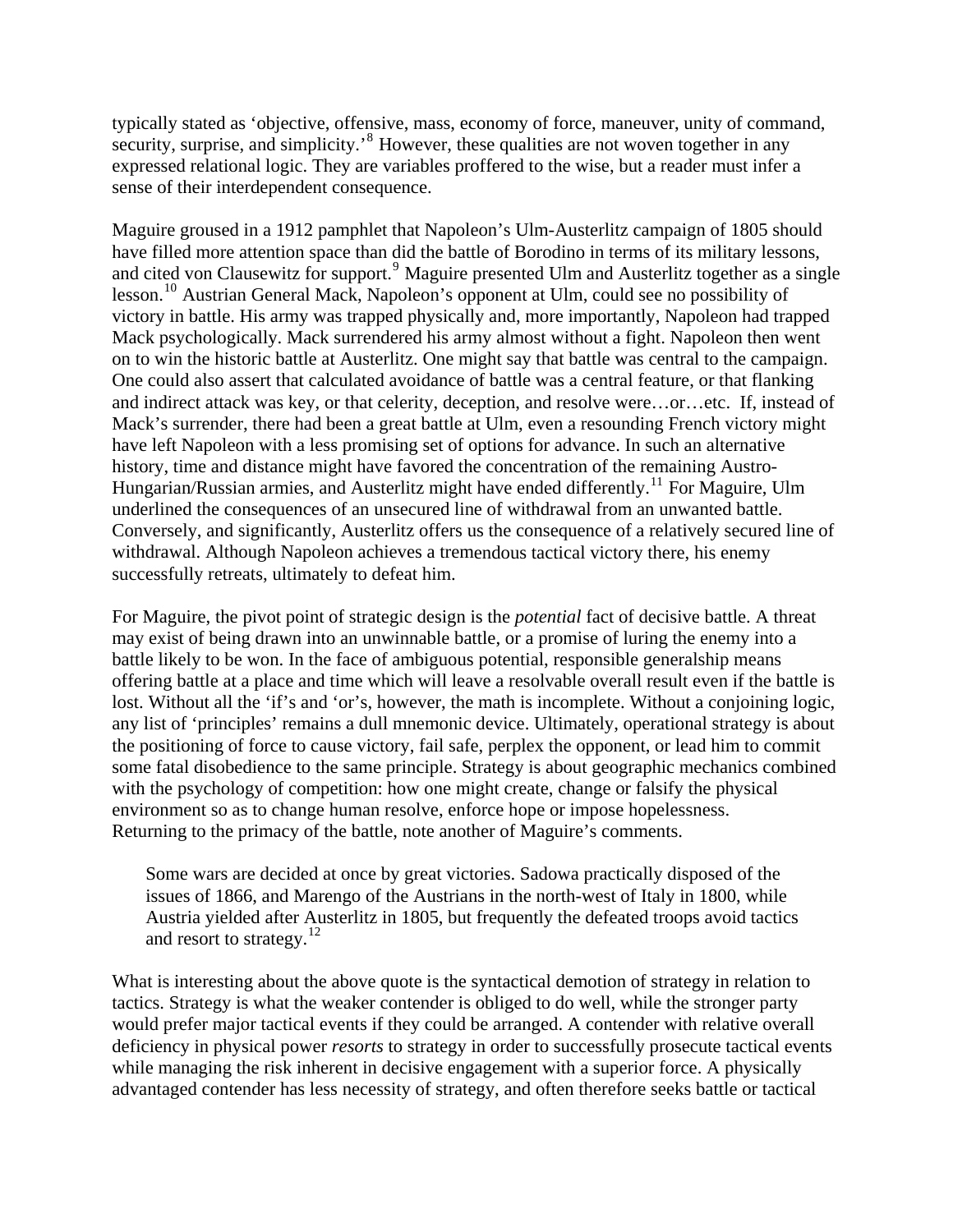opportunity with less creativity or sense of urgency. The essence of strategy remains the same: If a weaker force is brought to battle without having sufficiently secured its route of withdrawa l, it risks being ruined as well as defeated. Like the Napoleonic generals, a guerrilla leader must assure the security of lines of retreat to sanctuary when he risks engagement with a potentially stronger force. This truth implies that the counterinsurgent be most mindful of the insurgent's routes of mov ement after contact, as well as the actions likely taken by the insurgent to secure those routes.

#### Who was T. Miller Maguire and how did he arrive at his matter-of-fact assertions?

and historically supported explanations. Maguire faced some scholarly derision for having been a remembering long enough to pass entrance exams), a categorization that he publicly rejected as occasion extolled the virtues of being able to simplify what he termed the metaphysical density of other, more famous students of strategy.<sup>14</sup> Little record of Maguire's childhood is available; we pick up the track of his life with his first significant published work, a survey of military history published in  $1887<sup>13</sup>$  $1887<sup>13</sup>$  $1887<sup>13</sup>$  From about 1890, the frequency of his published titles increased in response to market demand for his brief, clear, 'crammer' (in reference to students who were purportedly learning only enough and an insult, but perhaps admitted at home. He described himself as a mere 'compiler' and on

geographer and parliamentarian Halford McKinder or naval historian Julian Corbett, Maguire's nevertheless be taken as representative of turn-of-the-century British corporate understanding of Britain produce a pop-strategist, and Liddle Hart's writing did little justice to the studied, comprehensive, and usefully summarized teachings of the British crammers.<sup>15</sup> Maguire never announced a theoretical device or coined a phrase. Perhaps as a result, and unlike influence dissipated soon after his training aids ceased active publication. His work may the principles of strategy. That school of strategy has no 'rock-stars,' as does  $19<sup>th</sup>$  century continental strategic thought (Rüstow, Jomini, Clausewitz). Not until Basil Liddle Hart did

Maguire was in his teens and early twenties when the American Civil War and the great German military escalations on the European continent, early  $20<sup>th</sup>$  century wars in the Far East, and the Balkan Wars all occupied Maguire's attention.<sup>16</sup> campaigns of 1866 and 1870 were the talk of Europe. These were the historic elements most immediately influencing Maguire's writing. In his later works, the Second Boer War, ominous

Of the authors who influenced Maguire's synthetic understanding of strategy, Jomini may be the those whom he considered the best teachers at the British Army professional schools.<sup>[18](#page-11-0)</sup> These points out, Rüstow drew heavily on Jomini's *Summary*.<sup>[20](#page-11-0)</sup> Although Maguire studied *On War* and annotated translation of *On War*, Maguire rolled past Clausewitzian staples as being interesting greatest, although indirectly. Maguire occasionally cites Jomini's *Summary of the Art of War* (1837) and mentions with admiration the works of William Napier, another prominent early English translator, reviewer, and proponent of Jomini's work.<sup>[17](#page-11-0)</sup> Maguire admired and took from teachers were in turn notably Jominian in the execution of their didactic responsibilities.<sup>[19](#page-11-0)</sup> Maguire actually cited Wilhelm Rüstow (1821-1878) more than he did Jomini, but as Azar Gat nodded to Clausewitz' genius, he rarely cited Clausewitz in his summaries. In his heavily but obvious.<sup>[21](#page-11-0)</sup> Maguire's preference for Jomini thus exposed, British military historians had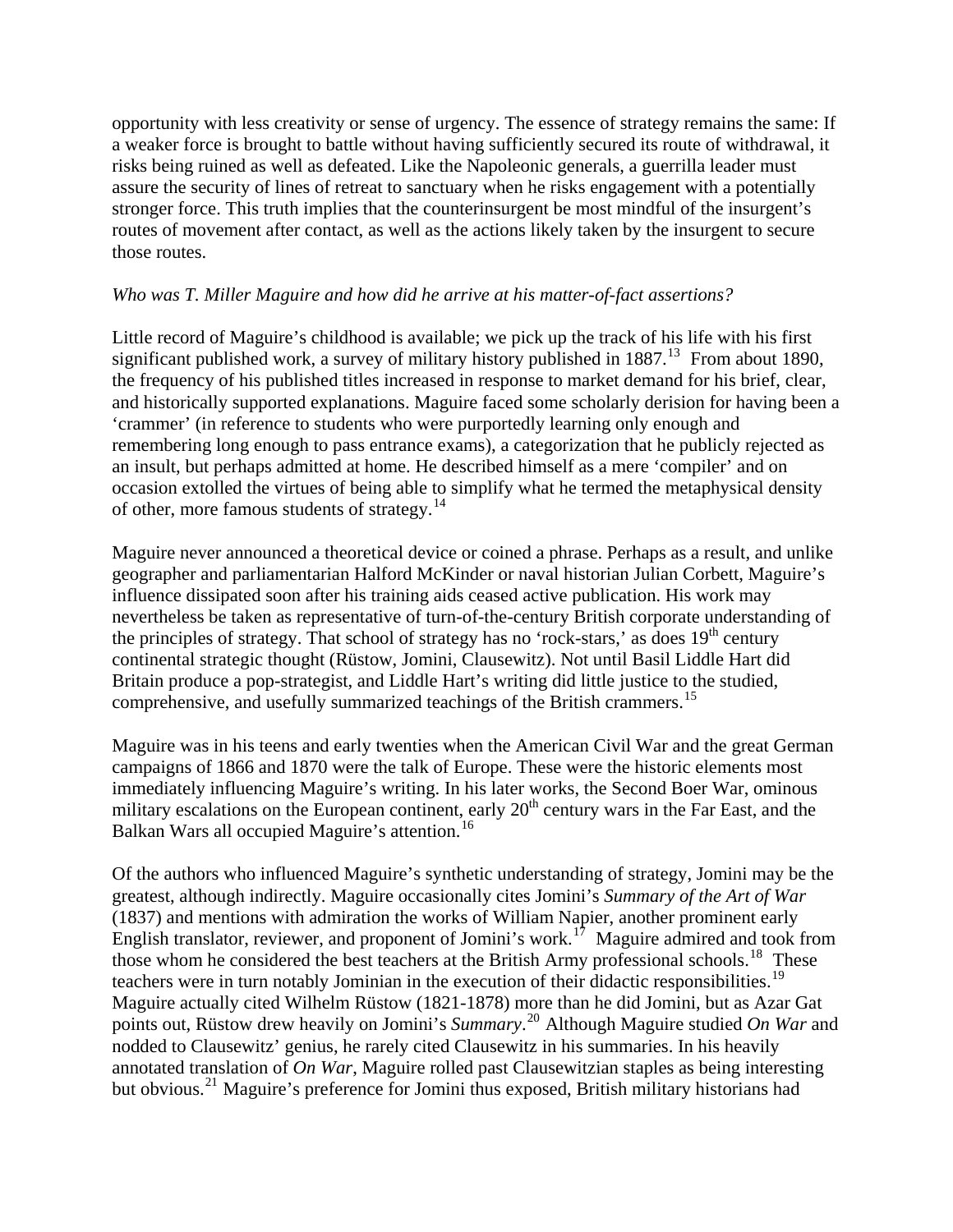previous centuries of their own military traditions and writing from which to draw. Maguire's 1887 book of modern military history begins with a lengthy description of the campaigns o f Marlborough, which in themselves provided historical material sufficient to complete the strategic logic which Maguire ultimately taught.<sup>[22](#page-11-0)</sup> As befit the age, Maguire's intellectual enterprise was eclectic, and so a categorization such as Jominian vice Clausewitzian would shortchange. $^{23}$ 

matter, he was not a geographer either, yet he authored one of the most recognized books on military geography at the turn of the century.<sup>25</sup> Although not an historian, Maguire was a fellow of the Royal Historical Society, and judging from the number of his published titles, his military analyses were widely accepted.<sup>[24](#page-11-0)</sup> For that

59-page booklet titled *Our Art of War as Made in Germany*.<sup>[27](#page-12-0)</sup> The pamphlet is an expression of southern Africa.<sup>[28](#page-12-0)</sup> It begins with a trademark scolding on the importance of the study of military calls the 'One War' theorists (referring to the War of 1870, that preoccupied European military thinking for three decades).<sup>30</sup> At the peak of his writing energies, when the barrister was in his mid 50's, Britain was entering and then coming out of the Second Boer War.<sup>[26](#page-12-0)</sup> One of Maguire's more interesting pieces is a frustration and accusation within the immediate historical context of British inefficiency in history and on the decadence and priggishness of the officer class, but then settles into a reasoned complaint about the unwarranted influence of German ideas and expressions in British military doctrine and educational materials.[29](#page-12-0) In this and several other works, including *Partisan and Guerrilla Warfare* and *Strategy and Tactics in Mountain Ranges*, Maguire criticizes what he

Napier's) of the Peninsular Wars. He also learned from personal acquaintances returned from Callwell's historical survey *Small Wars: Their Principles and Practice* came out in 1896, with Callwell's 1899 version.<sup>[33](#page-13-0)</sup> Maguire's *Analysis* was part of his organized course materials using Callwell's book as a backbone reference.<sup>34</sup> On the subject of small or guerrilla war, Maguire was influenced by descriptions (especially Victorian imperial engagements of his day, especially C. E. Callwell.<sup>[31](#page-13-0)</sup> The first edition of enlarged reprints in 1899 and 1906.<sup>[32](#page-13-0)</sup> In 1902, Maguire published a 23-page 'analysis' of

the application of his legal education, careful study of campaigns, disinterested consideration of other strategists' writings and a need to encapsulate and impart lessons efficiently.<sup>35</sup> Maguire's insights were at first the product of vocation and enthusiasm, then a hobby turned profitable as his speaking and writing met a demand among aspirants seeking to pass military exams. His syntheses of strategic principles were not derived from personal experience, but from

### *ow might Maguire's encapsulations be relevant and important to us now?* <sup>36</sup> *H*

Consider that wide differential in the strength of the contenders is not the definitive characteristic Explaining the utility of the Maguire strategic synthesis in the context of today's military operational challenge requires a brief preparatory detour into the nature of that challenge. American forces (like the British forces of the late  $19<sup>th</sup>$  century) may face numerous enemies whose support bases are broadly dispersed. More important than dispersion is the commonly encountered fact that the bases, and lines of movement to and from them, are difficult to detect.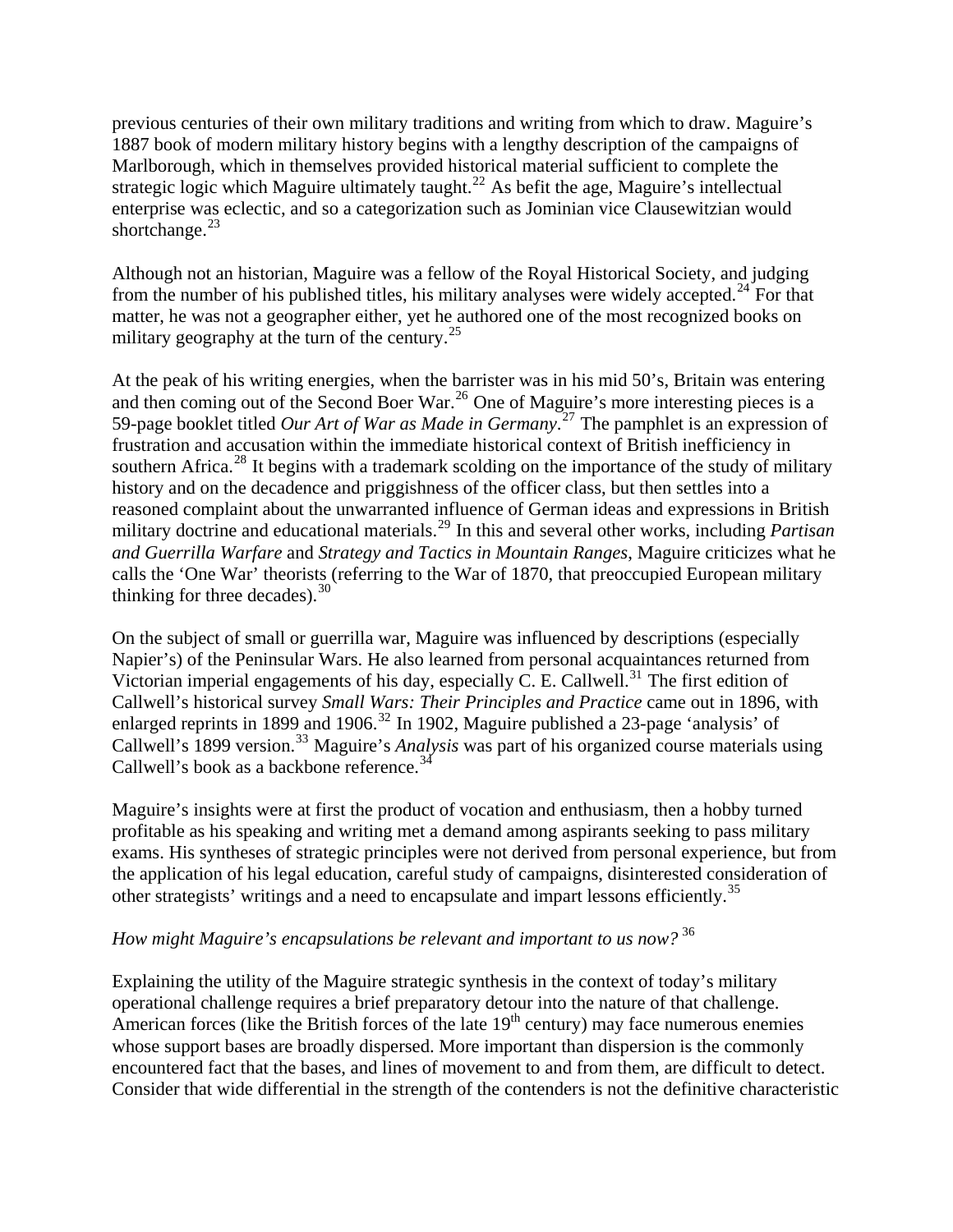of insurgent warfare, but rather that the weaker opponent is more obliged maintain anonymity and secrecy. Devotion to the preservation of anonymity is a response to intuitive, experiential and educated understandings of the strategic variables. The weaker opponent must seek whateve r battles (even to the level of a single explosive detonation) he can win without assuming foolis h risk. Since he has insufficient physical force to protect overt routes, his movement is heavily dependent on obscurity. In light of this necessity, the wealthy insurgent especially finds the innovations of globalization (electronic funds transfers, Internet communications, franchise business models, etc.) helpful. With these aids, the need for physical movement from san ctuary is greatly reduced, as is the need for creating long-term resolve on the part of individual insurgent foot soldiers. Some insurgent leaders need only motivate the latter for the duration o f single missions; by so doing they maintain anonymity between these tactical perpetrators and themselves.

barely mentions the terms or logic of classic strategy, and therewith implicitly rejects the notion prospect engagements prolongs a war, but we should assume that most insurgent generals would insurgent war is not desultory by nature. From the weak insurgent's need to protract a war it does not logically follow that the stronger side should expect and prepare for a long war unless it idea. If prolonging a war helps the insurgent avoid defeat, it is no help to the counterinsurgent that he or she concedes the length of the war by way of doctrine. The US Army manual *Counterinsurgency* is a doctrinal response to American involvement in Iraq and Afghanistan.[37](#page-14-0) The document lightly addresses enemy lines of communication and of universal principles.[38](#page-14-0) There are at least two assumptions regarding insurgent war that the authors of *Counterinsurgency* apparently internalized and that contribute to the above-noted rejection. One is the idea that insurgent wars are inherently prolonged.<sup>[39](#page-14-0)</sup> That interpretation of the conflict environment may be prejudicial to understanding. An insurgent's care to avoid poorwin quickly if they thought they could. The weaker contender prolongs in the active tense; despairs of being able to find insurgent leaders and their movement routes. If the counterinsurgent cannot anticipate insurgent whereabouts and movement, then of course the insurgent will be able to protract the conflict so that he might build comparative physical or moral advantage. The classic strategists unanimously recognized the purpose of generalship attending the question of correlation of force in time and space. Avoiding defeat is hardly a new

military principles will use whatever time is given him to maintain his lines of communication revisit ways by which anonymity can be denied the insurgent enemy. It may be crucial to take measures to convince a population to deny anonymity to the insurgent.<sup>40</sup> A second assumption heavily present in *Counterinsurgency* is that the center of gravity of insurgent war is the people. If the relevant population maintains secrecy regarding routes of movement, safe houses, financial sources, and the identity of insurgent leaders, then, yes, it is appropriate to consider the population a central entity for attention. However, by despairing of finding insurgent lines of movement to sanctuary, American strategists may have denied what nevertheless remains universal military truth. An insurgent who remains obedient to the classic and seek battle where it suits him. To counter, the United States should put the question of enemy lines of communication back at the center of operational military strategic planning, and

turn despair of finding enemy's lines of communication into a doctrinal escape from the strategic What the US Army and Marine Corps seem to have done in their counterinsurgent doctrine is to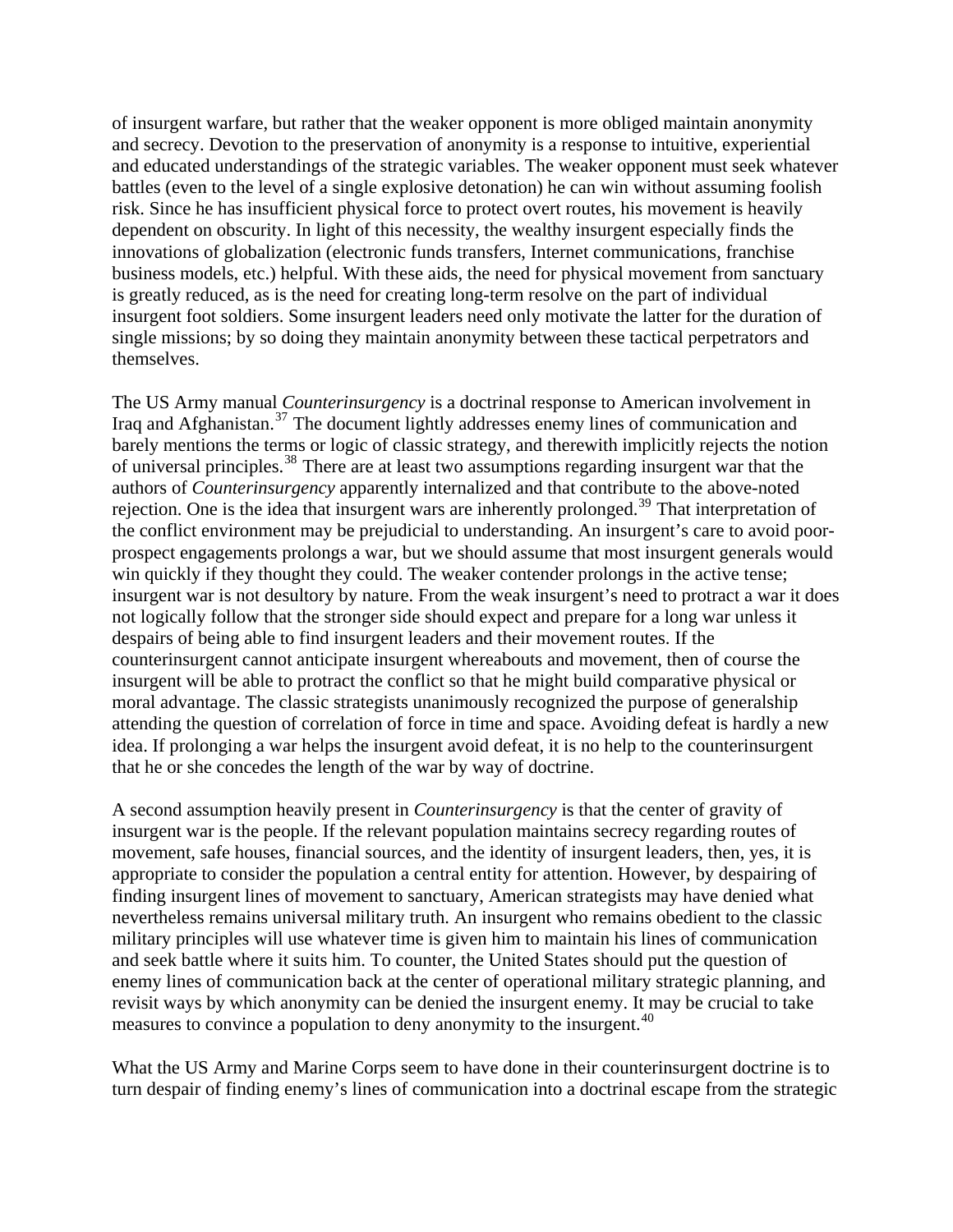principles that focus on those lines. The new doctrine displays a sort of psychological displacement behavior in the face of failure.<sup>[41](#page-14-0)</sup> For instance, because the lines are hard to find, descriptions of the type of combat begin to include the expression 'non-linear.' Once accepted that a war is non-linear by nature, any need to look for the lines collapses, and any principles constructed on the basis of their existence are rendered inapplicable.<sup> $42$ </sup> Bad result. Little logic as well. Since the guerrilla prolongs the war by timely retreat, counterinsurgent doctrine suits the should do everything to bring the insurgent foe into decisive battles as soon as practicable. Doing movement routes. Accordingly, the calculation of resources should be heavily weighted toward strategic truth, be put at risk. Even if insurgent operational movement is 'net-centric,' it leaves a communications, his success depends on resource concentration to put foot soldiers, weapons, targets, training and resolve in the right place at the right time. then remains for checking the assertion that prolongation is an inherent characteristic of the war insurgent enterprise if *prolonged* becomes a descriptor of the war rather than a descriptor of insurgent need and intermediate success. Maguire's formulas imply that the counterinsurgent so depends inevitably on ending insurgent anonymity and thereby the obscurity of insurgent that end from the outset of operational strategic planning. To the extent enemy lines of movement and sanctuaries are made transparent, the insurgent will, by imposition of the timeless trail, beginning and ending at points of physical geography. However virtual an insurgent's

Maguire had no experience, example, concept, or vision aimed specifically at revolutionary war outside of its Napoleonic meaning, but reading Mao would likely have reconfirmed him in his his advice was one of balance in what he saw as hybrid situations, and in all cases was supremely maneuver.<sup>[46](#page-15-0)</sup> What he did not do was suggest that because the wise guerrilla seeks to make his pponents' use of maneuver ineffective, that maneuver and position disappear as values. o summary of strategy.<sup>[43](#page-14-0)</sup> Mao's teachings are in no way inconsistent or irreconcilable with Maguire's.<sup>[44](#page-15-0)</sup> While it is true that Mao distinguished guerrilla warfare from conventional warfare, cognizant of lines of communication. The idea was to do battle, to avoid defeat, to retreat as necessary, and to attack whenever possible within manageable risk. Mao respected strategy as proposed by the  $19<sup>th</sup>$  century masters. He cited Russian success against Napoleon.<sup>[45](#page-15-0)</sup> He taught the requirement of movement, and of creating a broad accessible base that is resistant to enemy

Maguire's synthesis of strategy is simple, but not simplistic. He backed his summaries with an examinations as would befit a careful barrister. The two paragraphs quoted in this paper as or even confronting a more powerful force in battle. Maguire barely contemplated the slower and this latter insurgent formula observes the same strategic math when it seeks to attack piecemeal while retaining the anonymity of insurgent lines of communication. ever-expanding set of historical references, exceptions, disclaimers, counters, and crossexemplary of late  $19<sup>th</sup>$  century British strategic thought are integral if we interpret them generously, look into the whole logic and at all corners of the language. Maguire nowhere suggested that competent leaders might not assume risk by tempting the calculus of strategic principles, perhaps by temporarily extending or abandoning supply lines or routes of withdrawal, more subtle technique of warfare that seeks small battles while servicing the psychological conditions of a population base from which to recruit adherents or draw supplies. Nevertheless,

Classic operational strategy announces the critical requirement that a general find where his enemies' lines of communication are physically located. If the assumption prevails unchallenged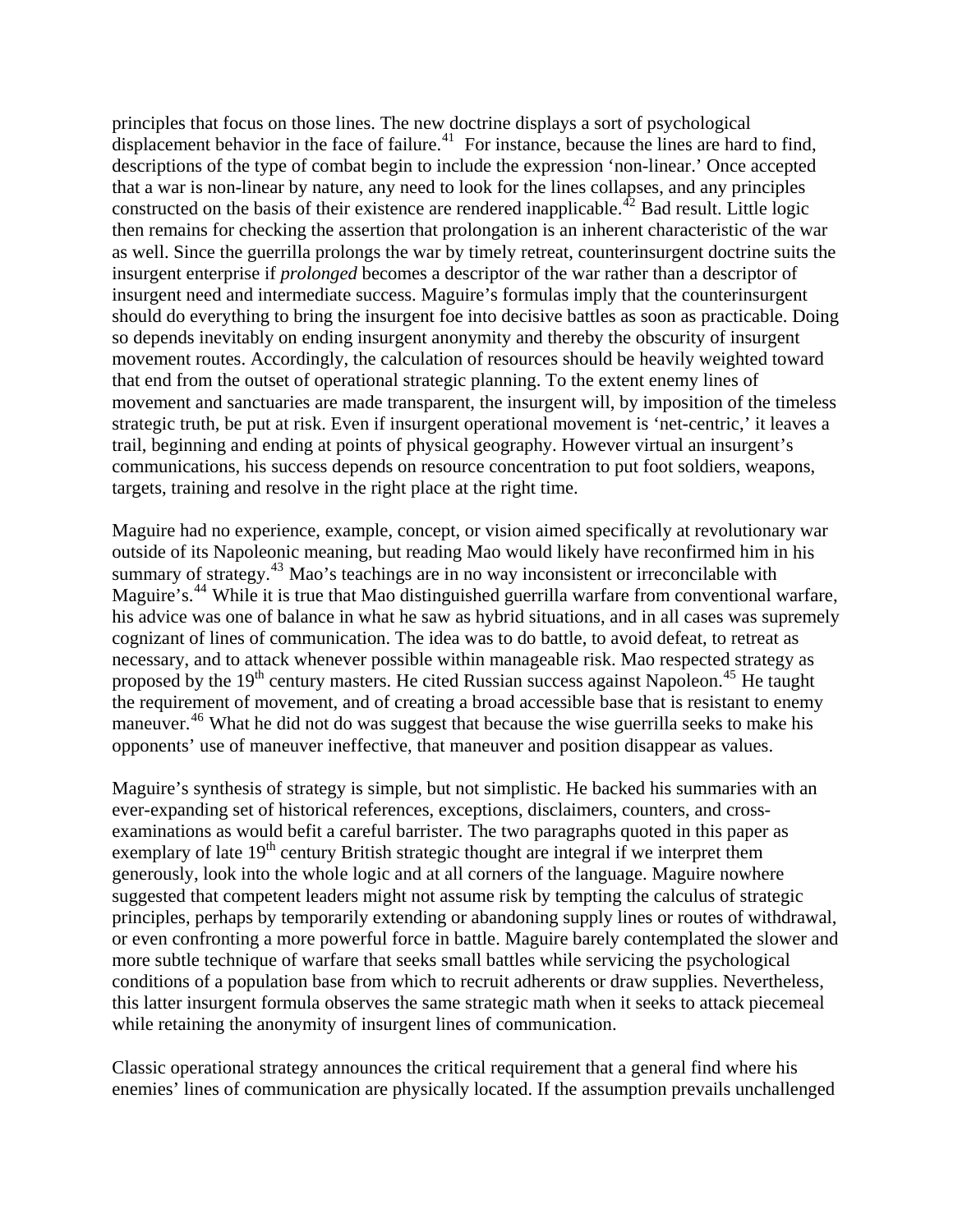that in an irregular war the enemy has no such lines, or that they are so short or invisible that no amount of effort can efficiently expose them, then there will be no interposing on or constricting them; and the classic lessons of  $19<sup>th</sup>$  century strategy are obviated. Experience with low-intensity war, however, is not one in which the insurgent, partisan or revolutionary forces have been without physical form or the need to protect their movements and sanctuaries. In their own doctrine, insurgents almost universally express the need to strike at their enemy, but in a way th at avoids negatively decisive engagements. It is curious in the face of insurgent acceptance of the calculus inherent in late 19<sup>th</sup> century strategic syntheses, that American counterinsurgent doctrine would so easily overlook it. An update of the Maguire formula might read as follows: As the broadest common fundamental for winning, our object should be to so arrange our movement and placement of force that, on the one hand, if we win an engagement we will not only defeat our enemy, but we will confound him as to his future action, his line of retreat and his supplies; on the other hand, if we lose an engagement, we will have a safe line of withdrawal and a valid probability of recuperating our strength.<sup>47</sup>

applies alike to conflicts in which detonation of a single explosive in a marketplace constitutes battle. The statement does not deny the timeless advantage of decisive victory in battle or the operational strategic purpose unlikely to endanger tactical success or misguide higher levels of strategic preparation and direction. The statement offered immediately above is neither Clausewitzian nor Jominian. It applies to military contests irrespective of the amount of force symmetry and is valid for all contenders. It battle or to wars in which army corps might be usefully deployed in depth. As a unifying statement of strategic variables, it tells us that physical geography is always important and that knowledge of the enemy lines of movement and sanctuary is an overarching concern.<sup>[48](#page-15-0)</sup> It does not meanwhile diminish the need to correctly calculate the correlations of force in prospective opportunity for victory through battle avoidance, and it admits that many little battles can displace the decisiveness of a few large ones. Perhaps most importantly, it is a statement of

Geoff Demarest is the author of Property & Peace: Insurgency, Strategy and the Stature of monograph Mapping Colombia: The Correlation Between Land Data and Strategy. He earned dissertation on professionalism in the Colombian army. He earned a law degree from the Denver he served in Central America for five years, and over the past 25 years has traveled to Colombia dozens of times, as well as to other countries in the region. He is currently a Senior Analyst at *e Foreign Military Studies Office here at Ft. Leavenworth. thFrauds; Geoproperty: Foreign Affairs, National Security and Property Rights; and the his PhD. from the Denver U. Graduate School of International Studies in 1989, submitting a School of Law in 1981, and practiced law in Loveland, Colorado. He is a graduate of the Defense Language Institute, the Spanish Language Institute, the JFK Special Warfare Center, the School of the Americas and the US Army War College. While still on active duty in the Army,*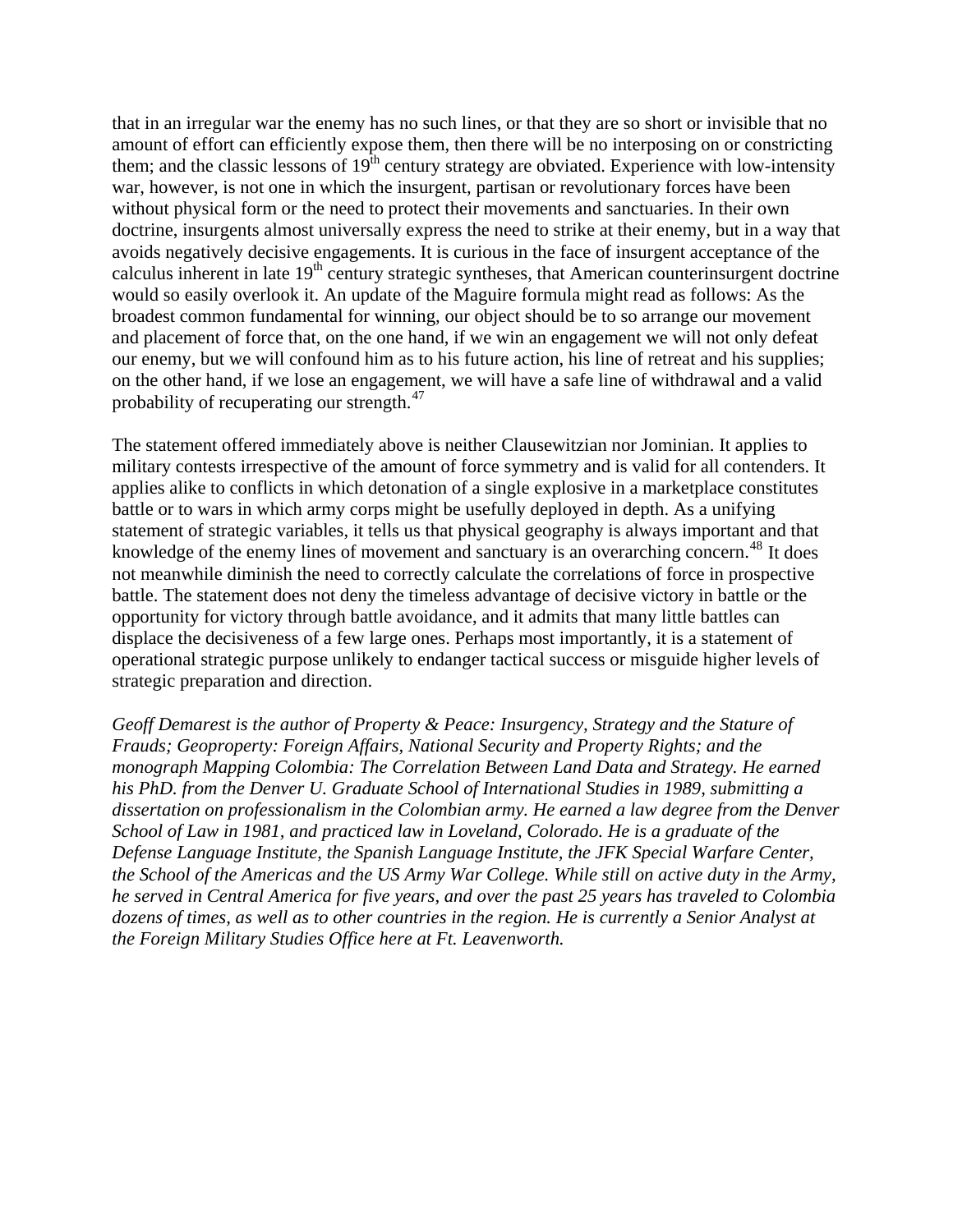<span id="page-8-0"></span>Small Wars Journal is published by Small WarsFoundation COPYRIGHT © 2009 by Small Wars Journal Permission is granted to print single copies for personal, noncommercial use. This work is licensed under a Creative Commons Attribution– Non-Commercial – Share Alike 3.0 License per our Terms of Use. We are in this together. No FACTUAL STATEMENT should be relied upon without further investigation on your part sufficient to satisfy you in your independent judgment that it is true. Contact: **comment@smallwarsjournal.com** Visit **www.smallwarsjournal.com** Cover Price: Your call. [Support SWJ here](https://www.paypal.com/us/cgi-bin/webscr?cmd=_flow&SESSION=ePbqNDfxm-yGoqOCJE-8MbfAmJynr283Ln4GnqmZk-Y5p9Mf-TxrK9QtH9O&dispatch=5885d80a13c0db1f9fecf49521b3f5afc18ba9034b1c79cbd5929eac28412d99).

#### Endnotes

 $\overline{a}$ 

 $<sup>1</sup>$  This article is an adaptation of a student research project, 'T. Miller Maguire and the Lost</sup> Essence of Strategy,' submitted as a requirement for graduation from the US Army War College in 2008. The author thanks project advisor Dr. J. Boone Bartholomees for his editorial assistance, Professor Ian Beckett for azimuth correction, and the New York Public Library, Yale University Library and the US Army Heritage and Education Center for their assistance with rare books and manuscripts. See also, Geoffrey Demarest, *Property and Peace: Insurgency, Strategy and the Statute of Frauds* (Washington, D.C.: Defense Intelligence Agency, 2008), 251.

<sup>&</sup>lt;sup>2</sup> There remain available today at least sixty of his titles, although most are short pamphlets, lecture summaries, narratives, and editorials. His longer works include *A Summary of Modern Military History, with comments on the leading operations* (London: Simpkin, 1887); *The Campaigns in Virginia* (1891); *Outlines of Military Geography* (London: C.J. Clay & Sons, 1899); *Notes on the Outlines of Strategy* (London: Simpkin, Marshall, Hamilton, Kent, 1902); *Guerilla or Partisan Warfare* (London: Hugh Rees, 1904);*Strategy and Tactics in Mountain Ranges* (London: William Clowes and Sons, 1904); and Carl von Clausewitz, *General Von Clausewitz On War* translation by A. M. E. Maguire and notes by T. Miller Maguire (London: William Clowes & Sons, 1909). Many of Maguire's later titles are compilations of articles previously published in one of the service journals, usually the *United Services Magazine.* See, *The United Service Magazine: with which are incorporated The Army and Navy Magazine and Naval and Military Journal* (London: H. Colburn, [etc.], 1829-1920).

<sup>&</sup>lt;sup>3</sup> Maguire, Outlines of Military Geography, 21, 22.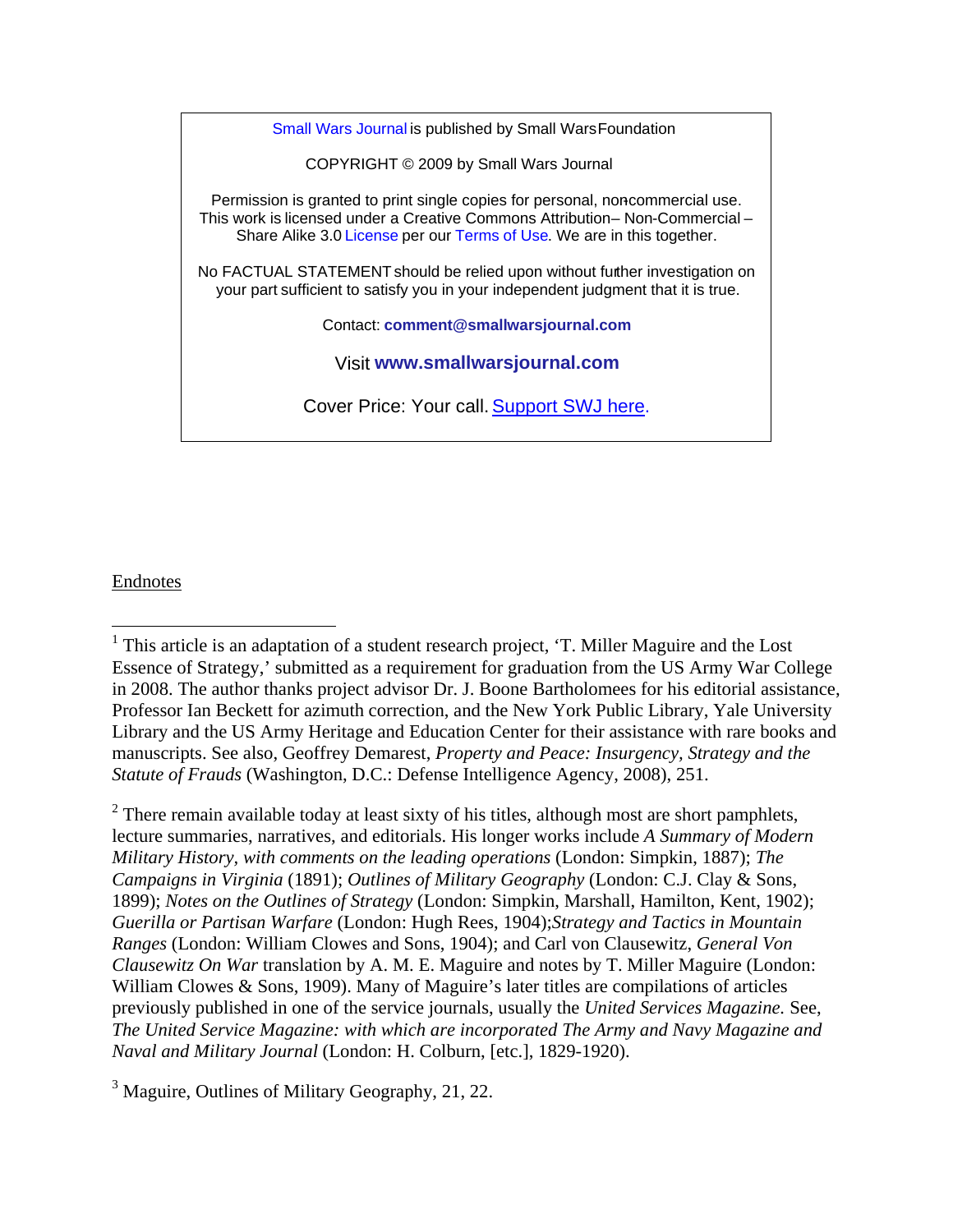<sup>4</sup>Maguire, Military Geography, 30.

<span id="page-9-0"></span> $\overline{a}$ 

 $<sup>5</sup>$  'Whatever the plans and preparations for any military enterprise, the result depends on THE</sup> BATTLE; our own success, or at least the diminution of the enemy's success in a campaign are determined by the battle,' 22. [emphasis in original].

 $6$ Although this point needs no citation, see as sufficient argument the introduction to Russell F. Weigley, *The Age of Battles: The Quest for Decisive Warfare from Breitenfeld to Waterloo* (Bloomington: Indiana University Press, 1991), xi-xvii. A general's search for decisive victory in battle should not be confused with the political consequence of the battle as an historical event. As Weigley points out, even in the age of battles that brought Maguire the historical fodder for his strategic formulae, the political consequences of the events themselves were generally ephemeral.

 $<sup>7</sup>$  Among Maguire's favorite teaching points was the need for more dedication to the study of</sup> geography. Jomini's definition of strategy as 'art of making war upon the map' was a significant determinant in Maguire's insistence regarding the consequential link between knowledge of geography and competent generalship. Maguire noted, "*Sherman felt so keenly the necessity for a knowledge of geography that he wrote to his friend Ewing in 1844:--'Every day I feel more and more in need of an atlas, as the knowledge of geography in its minutest details is essential to a true military education.'"*(*Military Geography*, 9.) While geographic knowledge was indispensable, the study of history was the single most emphasized preparation. In this obsession Maguire called on testimony from seemingly every successful general in every age. Caesar and Napoleon, any American officer whose surname was at hand, Marlborough, Moltke, Wellington -- everyone militarily worthy was, according to Maguire, a devourer of history, and a better leader for it.

8 Peter Pace, *Joint Publication 3-0* (Washington, D.C.: Joint Chiefs of Staff, 2006), II-2.

9 Maguire, *The Campaign of 1805, Ulm and Austerlitz*, 39. The battle of Borodino, during Napoleon's Russian campaign in 1812, was a popular battle for consideration early in the  $20<sup>th</sup>$ century, a result of the Napoleonic events' centennial character and probably of Tolstoy's immortalizations in *War and Peace*, new translations into English becoming available in 1904. On Borodino see Vincent J. Esposito and John R. Elting, *A Military History and Atlas of the Napoleonic Wars* (London: Greenhill Books, 1999), maps 115-118. The authors assert that 'Borodino has been magnified--largely through Tolstoy's fiction--into an apocalyptic struggle….but actually Wagram was a greater and more sternly contested battle.' Ibid., map 118.

 $10$ To summarize briefly the plot of the 1805 campaign: Napoleon marched a huge army from the coast of France to the upper Danube, trapping a smaller Austrian army outside the town of Ulm. Mass surrender of an Austrian army at Ulm reset the possible correlations of forces as operations moved down the Danube and then northeast toward Austerlitz. There, Napoleon, through a series of brilliant tactical moves, defeated a larger Russian-Austrian force. The defeat left the Austrians with no strong ally, a dispersed and weakened army, and an occupied capital. As a single campaign of two major pieces, this six month event from the Napoleonic wars provides many of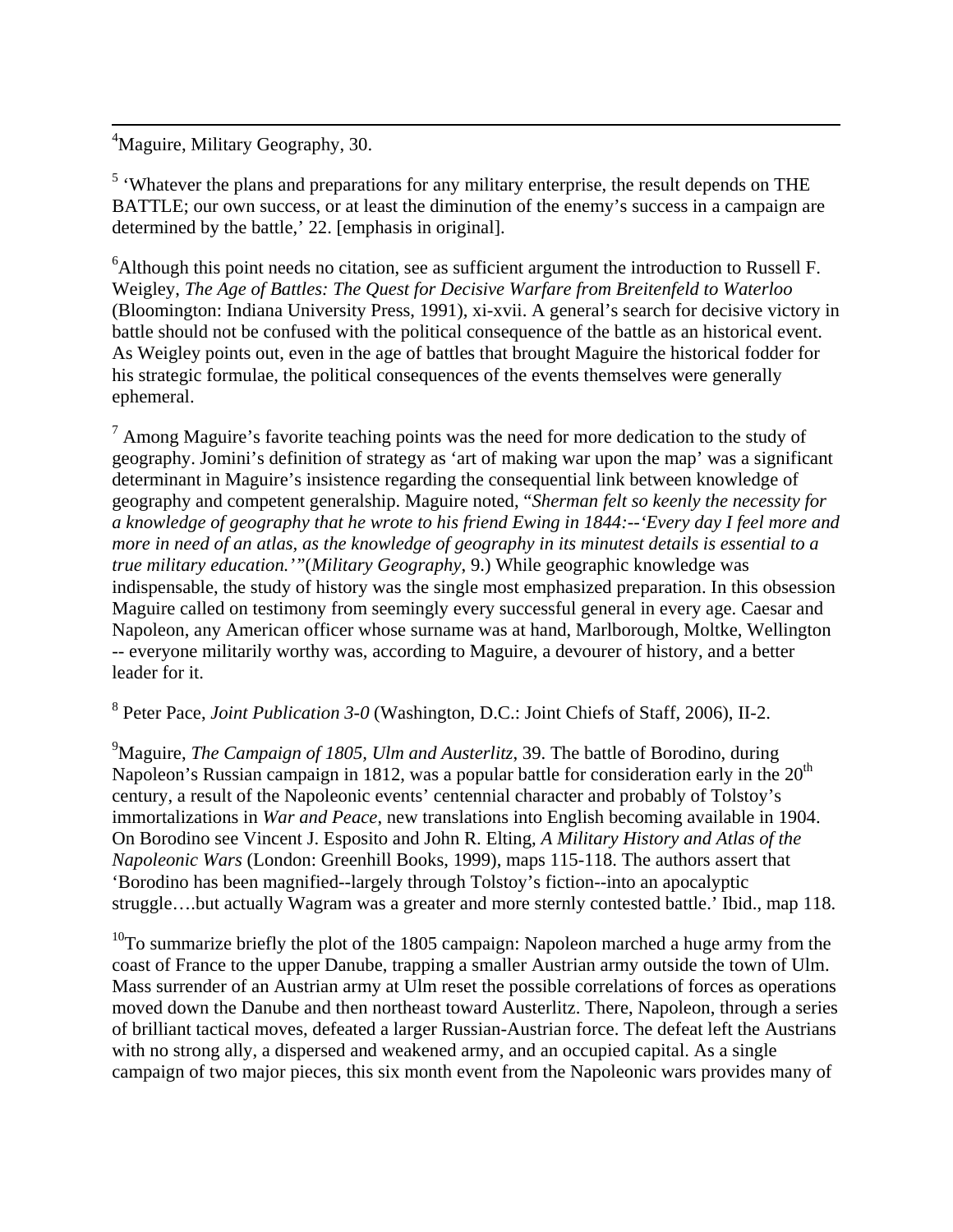the ingredients for, or at least vivid testimony in favor of, Maguire's synthetic statement regarding the principles of military strategy.

<sup>11</sup>However, see also Maude, F. N., *The Ulm Campaign* (London: George Allen, 1912) for a similar but more Ulm-emphasizing analysis from one of Maguire's contemporary crammers and acquaintances; Weigley is generous with Mack, arguing that he did as well as could be expected given the situation and the position he had been put in by his own leaders. See, *The Age of Battles, 378-382*.

 $12$ Maguire, Military Geography, 29.

<span id="page-10-0"></span> $\overline{a}$ 

<sup>13</sup> Maguire, A Summary of Modern Military History, note 2.

<sup>14</sup>Thomas Miller Maguire, *The Campaign of 1805, Ulm and Austerlitz* (London: William Clowes and Sons, 1912). 'This pamphlet repudiates the idea of 'Cram,' which preposterous term only sums up the silly jealousy of teachers in embryo and of pedants, who read little and can neither write nor instruct.' Ibid., v.; See also, T. Miller Maguire, 'The Preliminary Education of Officers,' *The Times*, 15 January 1901; col. C, issue 36352, p. 5. In this letter to the editor, Miller defends the contribution of private tutoring schools (crammers), of which his was apparently the most prominent.

<sup>15</sup>See B.H. Liddell Hart, *Strategy* (New York: Penguin Group, 1967). At least as concerns operational strategy, nowhere does Liddell Hart propose a synthesis of the generals' problematic as does Maguire. A list of Maguire's contemporaries in the business and profession of military and strategic instruction at the 'fin de siècle' can be pieced together from Christopher Bassford, *Clausewitz in English: the reception of Clausewitz in Britain and America 1815-1945* (New York: Oxford University Press, 1994). These include Frederick Maude, Stewart Murray, Henry Spencer Wilkinson, C.E. Callwell and others. Maguire may be the only name among these to which the tag 'crammer' might have been applied.

16See, for instance, T. Miller Maguire, *The new Pacific in 1899 and 1909*: a study in international strategy (Woolwich: Royal Artillery Institution Printing House, 1910); *The strategic features of the operations in Manchuria* as illustrated by European and American campaigns (London: E. Stanford, 1986); *Strategical questions in connection with India, further India, and China* (London: E. Stanford, 1896). Maguire's intellectual pleasure appears to have been greatest when studying and commenting on the American Civil War, a hobby that garnered speaking invitations. See, for instance, T. Miller Maguire, 'Synopsis of Lecture on the Importance of the American War of 1861-65 as a Strategical Study,' in *Lecture at the Aldershot Military Society, Tuesday November 1, 1892* (London: Gale & Polden, 1892), 1. He was especially drawn to the Confederate campaigns in Virginia. See, for instance, *Jackson's campaigns in Virginia, 1861-62* (London: W. Clowes & Sons, 1913).

17See William Napier, *History of the War in the Peninsula and in the South of France from the Year 1807 to the Year* 1814 (Philadelphia, Carey and Hart, 1842). The intellectual relationship of Napier to Jomini is briefly explained in Azar Gat, *The Development of Military Thought: The Nineteenth Century* (Clarendon Press: Oxford, 1992), 6-10. Napier was well versed in the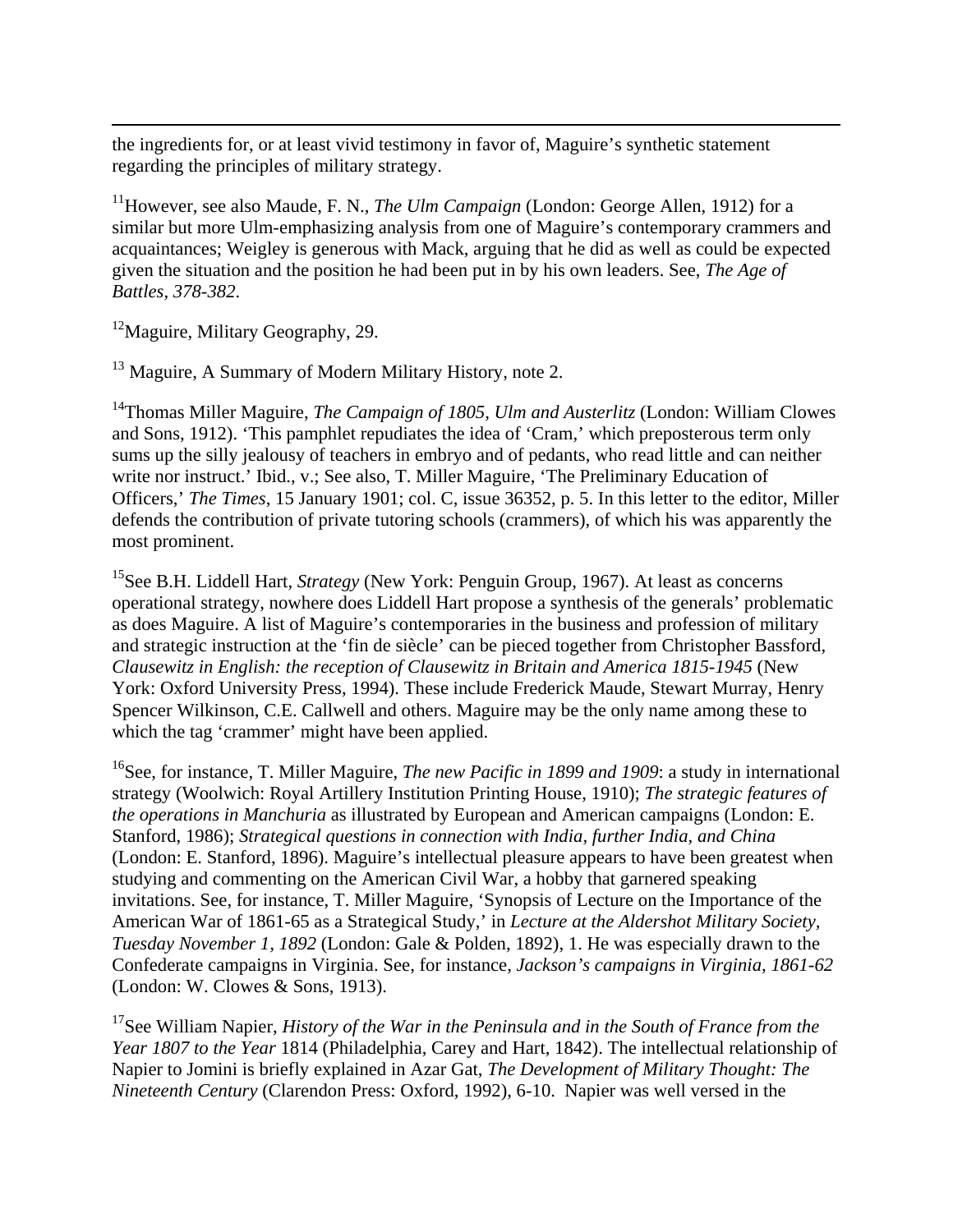military strategic principles of the day by the time he began to translate and review Jomini's work. The intellectual transmission from Napier to Maguire seems as much another line of admiration from Bacon and Wellington of Lord Marlborough's  $18<sup>th</sup>$  century exploits as it is of Jominian admiration of Napoleon's exploits.

18On Jomini's *Summary*, see J.D. Hittle, ed., *Jomini and his Summary of the Art of War* (Harrisburg, PA: Military Service, 1947).

<span id="page-11-0"></span> $\overline{a}$ 

19Among his favorite instructors was General Sir Edward Hamley. Edward Bruce Hamley, *The Operations of War* (London: n.p., 1866). Typical as precursor to Maguire's syntheses: '…the reader may accept Hamley's definitions that "the theatre of war is the province of Strategy, the field of battle is the province of Tactics. The object of Strategy is so to direct the movements on an army that, when decisive collisions occur, it shall encounter the enemy with increased relative advantage."' Maguire, *Military Geography*, 28.

 $20$  But Rüstow's creative work should not be attributed too narrowly to an intellectual behest from earlier writers. See, Gat, 44. 'Writing in 1857, Rüstow maintained that the principles of the art of war were eternal, varying only in the forms they took, and that the rifle would make no fundamental change in tactics and certainly not in strategy, where Napoleonic principles could not be superseded.' Ibid., 45. Maguire fed off Rüstow for confidence in asserting strategic principles. Rüstow was an outsider politically, militarily and academically, and this no doubt appealed to Maguire. Gat describes Rüstow (1821-78) as 'the most prolific and diverse military scholar after 1850…,' Ibid., 43.

<sup>21</sup> The now famous 'culminating points' Maguire translates as 'the ultimate limit of the offense' and 'the limit point of victory: when to stop.' He offers numerous historical examples and agrees to the importance of the concept, but as to some of Clausewitz he professes to be unimpressed. Ibid.,108, 109. In another entry Maguire notes, 'The mere word 'Clausewitz' seems to have fascination for some authors, but I confess that I find nothing that would justify me in adding to the bulk and expense of this treatise by translating or even making a précis of the chapters of our author on 'Summary of Instruction for the Crown Prince 1810-12'….' *General Carl Von Clausewitz On War*, ibid., 148.

 $^{22}$ It is worth noting, however, that in his 1887 work Maguire did not deliver the final comprehensive paragraphs that summed his lessons on land strategy. That would not occur for another decade.

23T. Miller Maguire, *Notes on the Outlines of Strategy* (London: Simpkin, Marshall, Hamilton, Kent, 1902); Hamilton Tovey, T. Miller Maguire, ed., *The Elements of Strategy* (London: Hugh Rees, 1906); T. Miller Maguire, *Summary of a Lecture on Our Military Resources and How to use them, to the United Club, Wednesday, June 23rd*, 1909 (n.p., 1909). In this 24-page pamphlet, Maguire rails against British lack of preparedness for war.

24His pamphlet bylines list at least some his degrees and titles, as was customary. See *Lecture at the Aldershot Military Society, Tuesday November 1, 1892* (London: Gale & Polden, 1892), cover. 'By T. Miller Maguire, Esq., M.A., LL.D., F.R. Hist. Soc.…,' Ibid.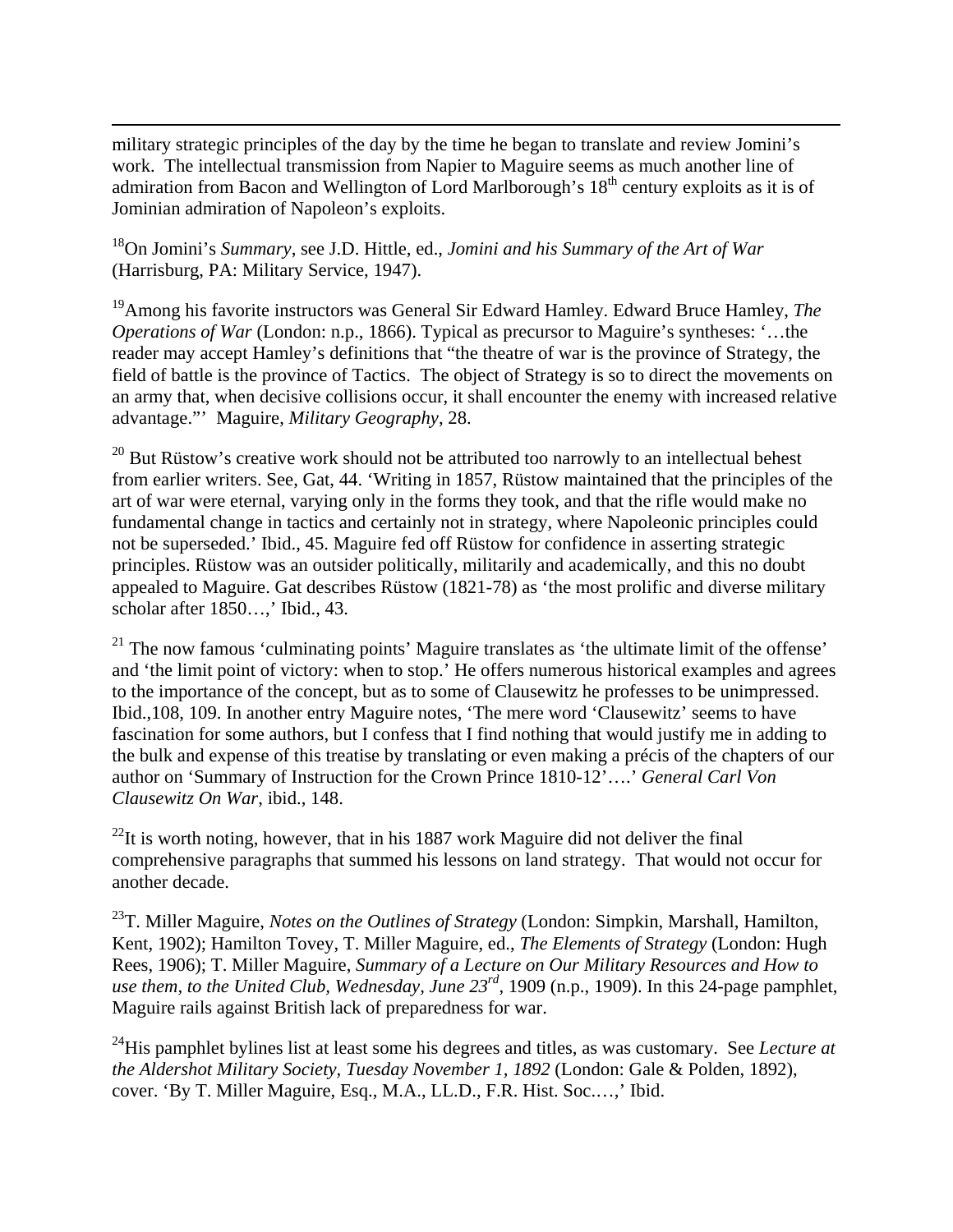<span id="page-12-0"></span> $\overline{a}$ 25See note 1. A separate observation should be made about Maguire's *Military Geography*, an observation supported by comments of a military book review from 1900. 'Setting the widest possible definition to the term 'Military Geography' Mr. Maguire's book deals with the relations that exist between the geography of the World at large--the form and disposition of its seas and continents--to those strategical developments which have shaped the World's history in the past, and may shape it again in the future. Consequently, it is rather an epitome of historical examples to illustrate various phases of continental strategy than a geographical treatise.' Colonel Sir T. H. Holdich, 'Military Geography,' *The Geographical Journal* 15, no. 3 (March 1900): 239-243. In 1900, Maguire could not yet have been a Geopolitician *per se*, but his work and its similars can be seen as precursors to Geopolitics in that they extended the principles and observations of Geography beyond tactical and operational considerations to the grand strategic/international political level.

 $^{26}$ On British failure in the Second Boer War see, for instance, Denis Judd, 'Part IV The Second Boer War 1899-1902' in *Someone Has Blundered: Calamities of the British Army in the Victorian Age* (Gloucestershire: Windrush Press, 1999) 135-165. British military failings in that war, as well as a curiously self-congratulatory attitude of some senior British leaders, became a nearly constant sub-theme in Maguire's commentaries. Typical of Maguire's editorial comments regarding the Boer War experience is the following: 'One of the principle doctrines of political and military wisdom is that no possible enemy can ever be safely ignored or despised, yet we despised the Boers almost as much as they despised us. I fear from recent comments on foreign manoevers, that we are beginning to affect airs of military superiority simply because our Regular Army of 1899 has been practically annihilated by our few South African foes.' Maguire, *Notes on the Outlines of Strategy*, 1.

27T. Miller Maguire, *Our Art of War as Made in Germany* (London: Simpkin, Marshall, 1900). Maguire begins by quoting part of an editorial published in *The Times* that derided book education and formal preparation of officers. Of that editorial Maguire includes, 'How many corps have the Boers? Have they any corps artillery? How many of their commandants and field cornets have passed through a Staff College course? Does anyone in his senses believe that if they had had all those aids to pedantry they would have done as well as they have done?' Ibid., 5. Maguire agrees with the editorialist that the Boers did too well against the British Army, but is bemused by the editorialist's derision of formal military education.

 $^{28}$ For a brief description of that blunder, see Judd,135-165.

 $29\degree$ We are overwhelmed with translations of the literary labours of German generals; our tables groan beneath the ponderous and dreadfully dull tomes of a generation of writers who seem to thrive on a knowledge of the minutest details of two campaigns--1866 and 1870-1--and of these only.' *Our Art of War as Made in Germany*, 2.

 $30$ T. Miller Maguire, Guerrilla or Partisan Warfare, 46. 'In many respects, servile attention to the details of the Franco-German War, 1870-1, led to false ideas being promulgated. We were dosed to death with this war, 1875 to 1984, when I ventured to begin publishing essays to show that there were other wars in very different zones of operations, and requiring different methods. So we are in great danger of another "one war" set of theorists, in spite of the fact that the conditions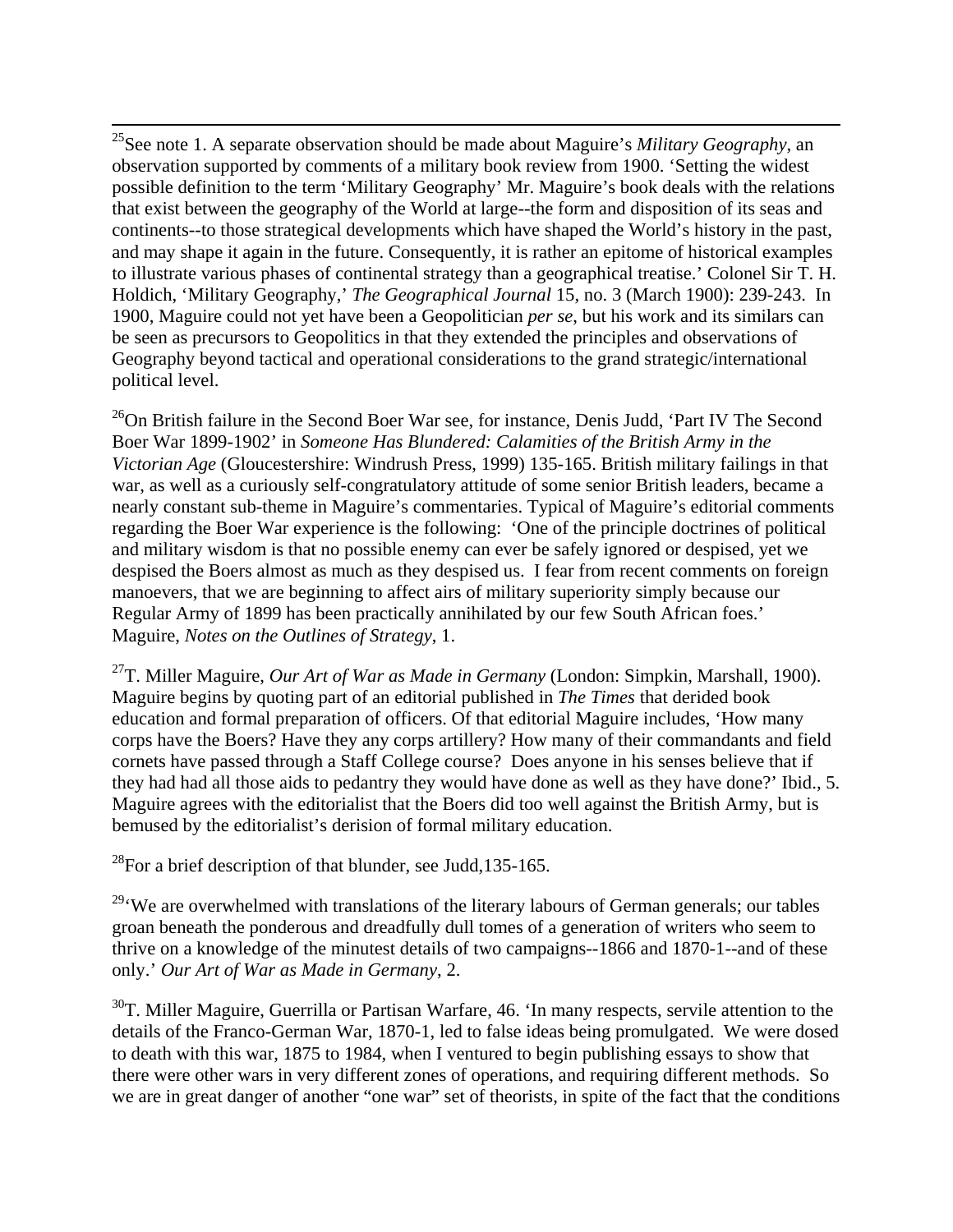<span id="page-13-0"></span>of the South African War can scarcely be repeated, and are not now being repeated in the East.' Ibid.

 $\overline{a}$ 

 $31$ C. E. Callwell was already considered somewhat of an expert on the subject of 'small wars' when a Captain, being invited to give a public lecture on the subject in 1895. Callwell, C.E. 'Lessons to be Learnt from Small Wars Since 1870' in *Lecture given at the Aldershot Military Society*, Tuesday, March 26, 1895 (London: Gale & Polden, 1895), 1.

<sup>32</sup>Callwell, C. E. (Charles Edward) *Small Wars: Their Principles and Practice* (Lincoln; University of Nebraska Press, 1996). This edition is a reprint of the original Third Edition printed in 1906 by His Majesty's Stationery Office. Callwell points out that the small wars of which he writes are those fought by regular against non-regular forces, and that the regular forces are almost always dependent on long lines of supply to base. Callwell, 'Lessons to be Learnt…,' 2.

33T. Miller Maguire, *Analysis of Callwell's Small Wars* (London: Harmsworth, 1902). The analysis is given in the form of an annotated concept index, showing its obvious use as a shortcut for readers facing exams. For instance, it contains lines such as 'Write a short essay on Bush Warfare, with historical illustrations, how it resembles hill fighting, 304.', 46. Note that the page numbers in this *Analysis* do not match the pagination in the 2006 University of Nebraska Press reprint of the 1906 version of *Small Wars*.

 $34$ Apparently it was not a common read among British military students generally. In a book published in 1904, Maguire observes, 'It appeared to me very strange, before the late war in South Africa, that the operations of guerillas were not part of the curriculum for the education of military officers in England: because, from the very nature of our Empire, British officers are more frequently engaged, in what might be called guerrilla wars--small wars, savage wars, irregular wars--than any other officers. Indeed, I pointed out, a year before the war, the value of this branch of study; and yet in January, 1900, there was not one work on the subject in any London shop.' Maguire, *Guerrilla or Partisan Warfare*, 1.

 $35$  Maguire infused his military writing with poetry from Chaucer, Keats, Byron, Tennyson and Rudyard Kipling. In 1902, *The Times* printed a batch of letters to the editor, including one by Maguire, that were sent in response to the publication by *The Times* of Kipling's controversial poem 'The Islanders.'35 That poem laments the treatment of veterans from Britain's imperial wars and the indecent inadequacy of preparations, a pair of constant themes in Maguire's often vituperative essays. T. Miller Maguire, A. Irving Muntz, A Volunteer Officer, A.P. H., X., 'The Islanders' in Letters to the Editor, *The Times*, 7 January 1902, col. D, issue 36658, p. 10. Kipling was more than the quintessential late Victorian poet. He was a member of the community of military reformists to which Maguire was a noisier if less literarily gifted member. See 'Rudyard Kipling's Poem on Army Needs: British Nation Rebuked for Its Self-Complacency,' Special Dispatch to *The New York Times*, January 5, 1902; available from http://query.nytimes.com/gst/ abstract.html?res=9506E6DA103DEE32A25756C0A9679C946397D6CF; Internet; accessed January 5, 2008.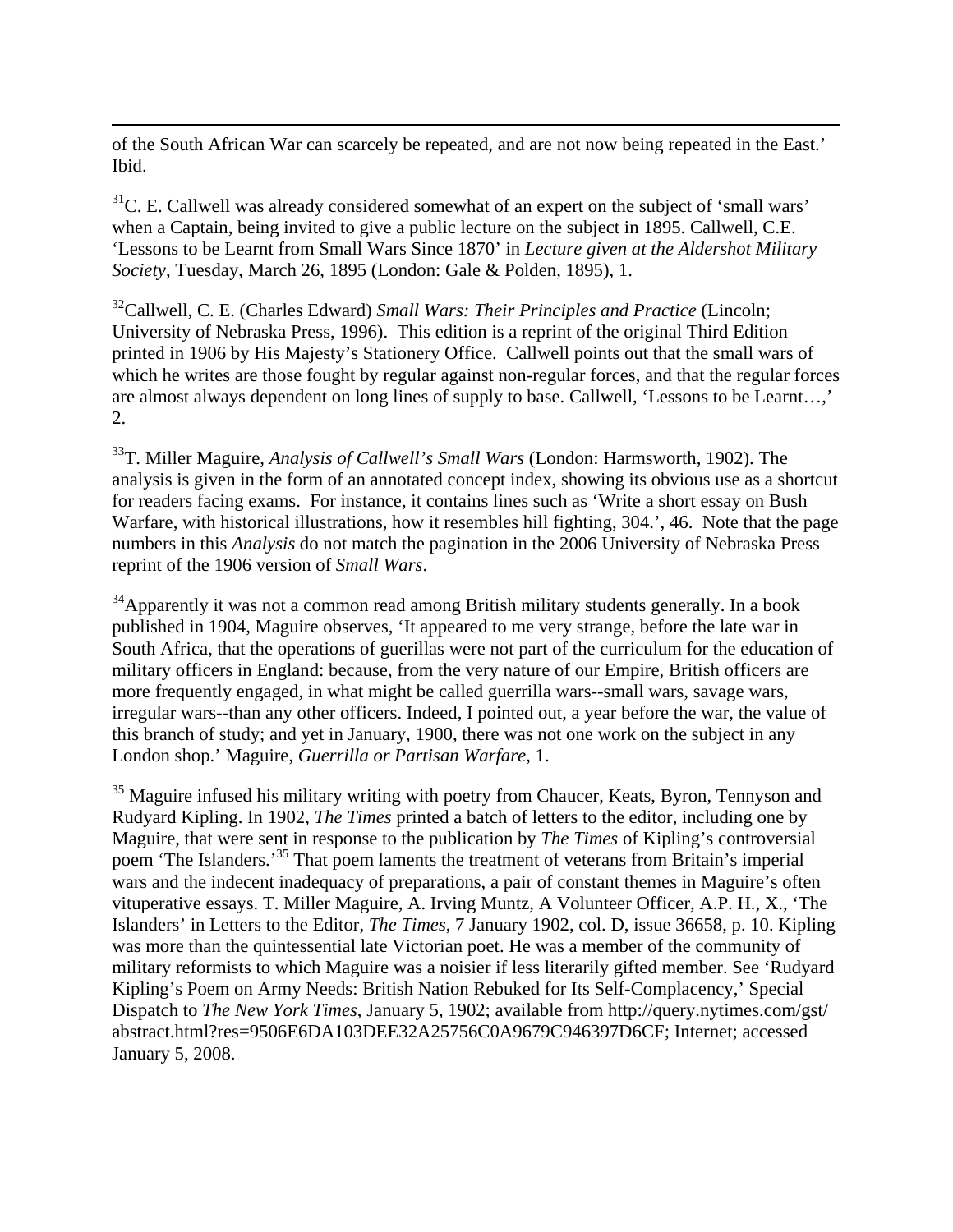<span id="page-14-0"></span>36The following quote from Maguire's 1902 *Outlines of Strategy* causes doubt: 'The principles of strategy, as relating to bases and lines of communication, cannot apply to savage warfare or to the operations of guerrillas. These cannot have a regular base or a regular methodical system of supply; but the value of surprise and the direction and security of marches and effective combinations and concentrations apply to this kind of warfare to the fullest extent--indeed surprise, ambuscades, raids, are its principle features.' Maguire, *Notes on the outlines of strategy*, 30. This quote is a confusing retreat by Maguire from his own insistence of enduring principles of war. The damaging effect of Maguire's doubt on a central argument of this paper (that Maguire's synthesis of strategic principles indeed applies universally) can be contained. Maguire wrote *Outlines of Strategy* in 1902. In his 1904 books *Partisan and Guerrilla Warfare* and *Strategy and Tactics in Mountain Ranges*, he does not repeat the same uncertainty. We can attribute some of Maguire's own education on the subject matter to careful reading of the work of someone who probably studied Maguire, C.E. Callwell.

 $\overline{a}$ 

37Department of the Army, *Field Manual 3-24, Marine Corps Warfighting Publication No. 3- 33.5 Counterinsurgency* (Washington, D. C.: Headquarters, Department of the Army and Headquarters Marine Corps Combat Development Command, 2006).

 $38<sup>38</sup>A$  speaker on insurgent war at the Army War College, who was an author of FM 3-24, did not address insurgent lines of communication or sanctuary, and was dismissive of classic strategy as it might apply.

<sup>39</sup>Department of the Army, *Field Manual 3-24*, 'Insurgencies are protracted by nature.' Ibid, para. 1-134.

 $^{40}$ Nothing in this argument suggests it is not a good idea to convince a local population to fight its own fight, or that psychological operations aimed at reversing or lessening a tendency toward enlistment in the insurgent cause are not inherently good measures. The argument is about not losing sight of the need to find, fix and destroy the organizational elements that give lethal effect to an insurgent leadership's will. Note that the manual *Counterinsurgency* underlines the people as a center of gravity, but one has to wonder to what end if the manual barely mentions enemy lines of communication.

 $^{41}$ By displacement I allude to the illogical behaviors that often accompany stress and dilemma.

 $^{42}$  This may also be a product of not identifying a satisfactory 'front.' The front, however, is not the consequential line in classic strategic formulation. Not finding the front seems to lead to the same dysfunctional result. 'Frontless' war seems to convey a 'non-linear' character, but they are not coincident.

 $43$  Maguire's writings do not offer the advice of Sun Tzu, although he frequently professes to admire Asian cultures and accomplishments. At least by 1909, Maguire adds 'Member of the Order of the Rising Sun of Japan' to his publication byline. See *Summary of a Lecture on Our Military Resources*, cover.